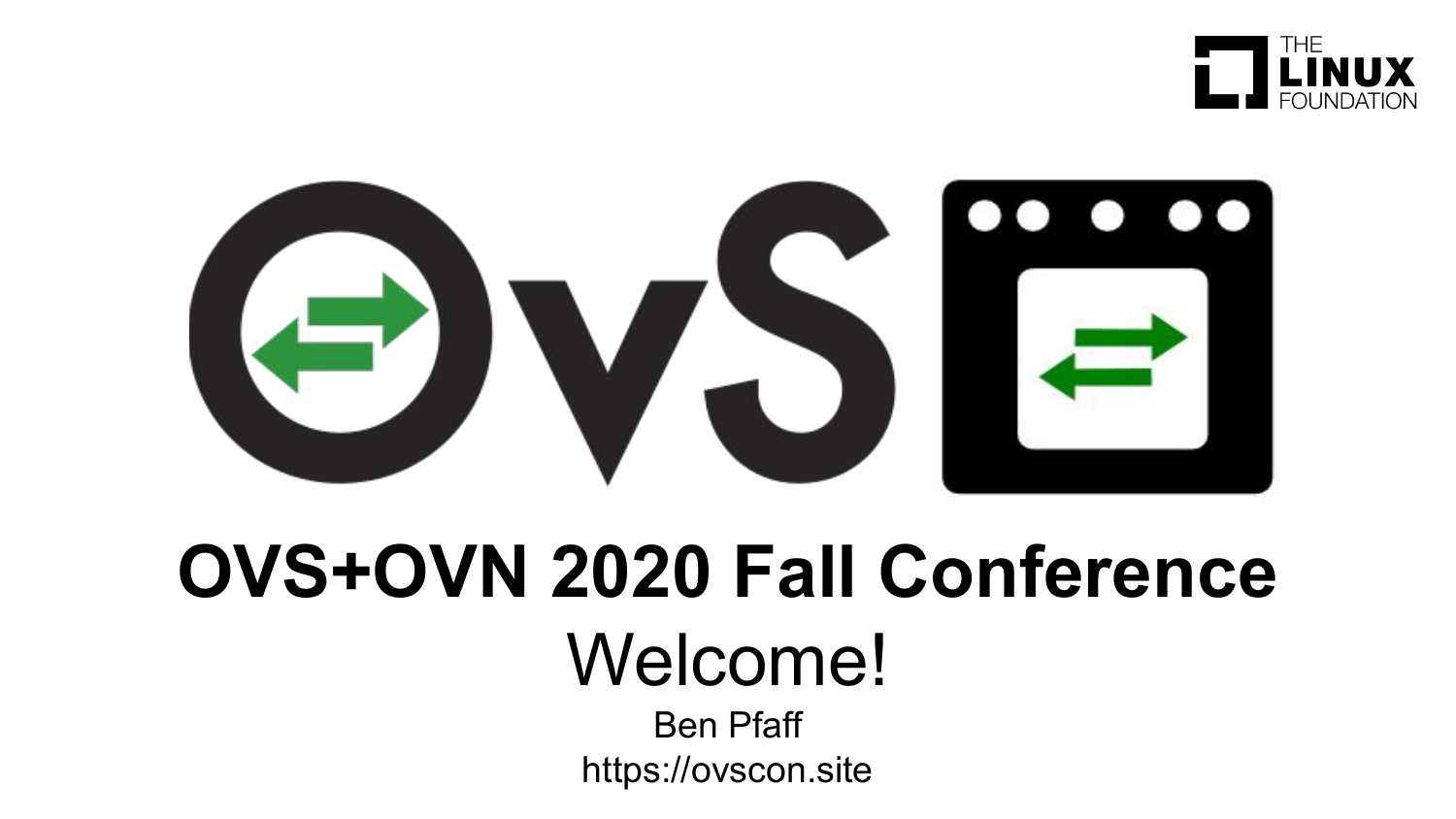#### **Important Information**

- Schedule at<https://ovscon.site/>
- All talks are prerecorded, so we're here for discussion and Q&A.
- If BlueJeans performs badly, try closing unneeded browser tabs.
- While the talks are playing, we can discuss them using the Chat feature.
- To submit a question for the presenters, please use the Q&A feature.
	- You can submit them before the end of the talk, or after.
	- Presenters might answer in Q&A directly or on voice and video. We'll do our best to copy or point from one to the other.
	- The schedule highlights the sessions where we expect the presenters to be available in light blue.
- We will post the recordings including Q&A as soon as we can after the conference.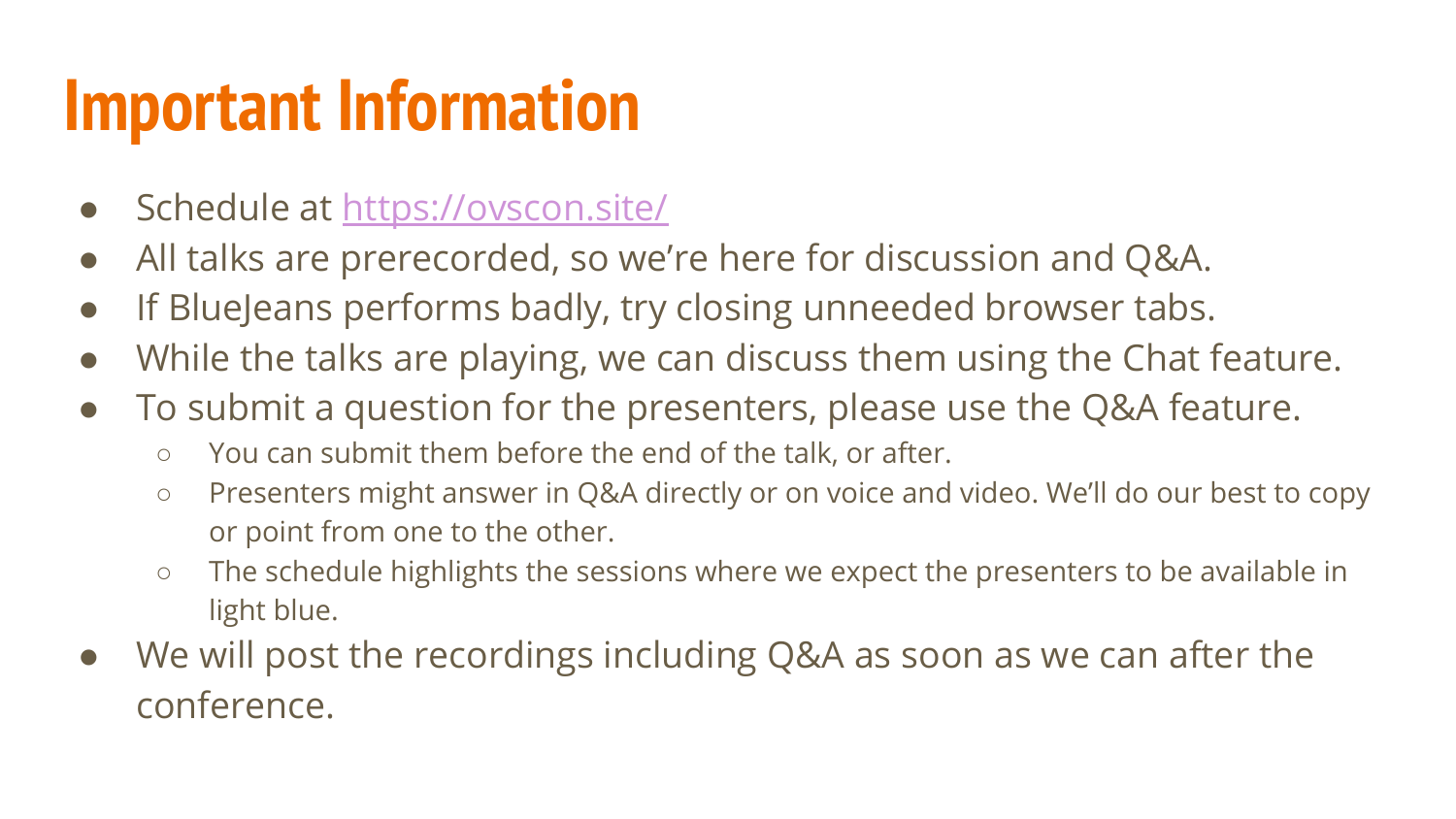# **Special thanks to Red Hat**



Special thanks to Red Hat for hosting the conference this year!

Extra accolades to individuals at Red Hat who helped out, including:

- Aaron Conole
- **Fouad Hallal**
- Aniss Loughlam
- Rashid Khan
- Connelly Simmons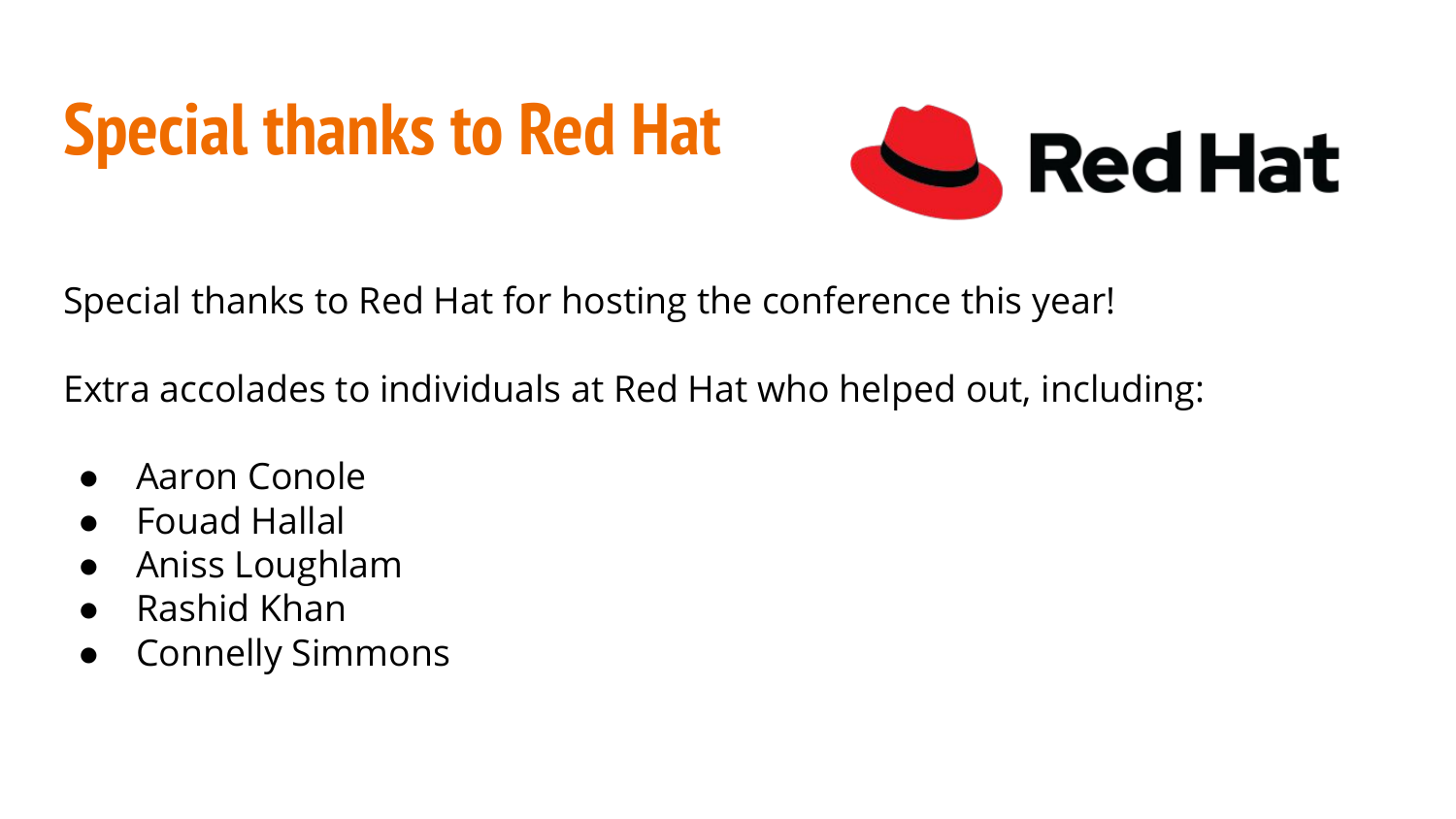#### **Code of Conduct**

Summary: Treat everyone with respect.

Details: <https://events.linuxfoundation.org/about/code-of-conduct/>

To raise an issue, please speak to any of the event organizers.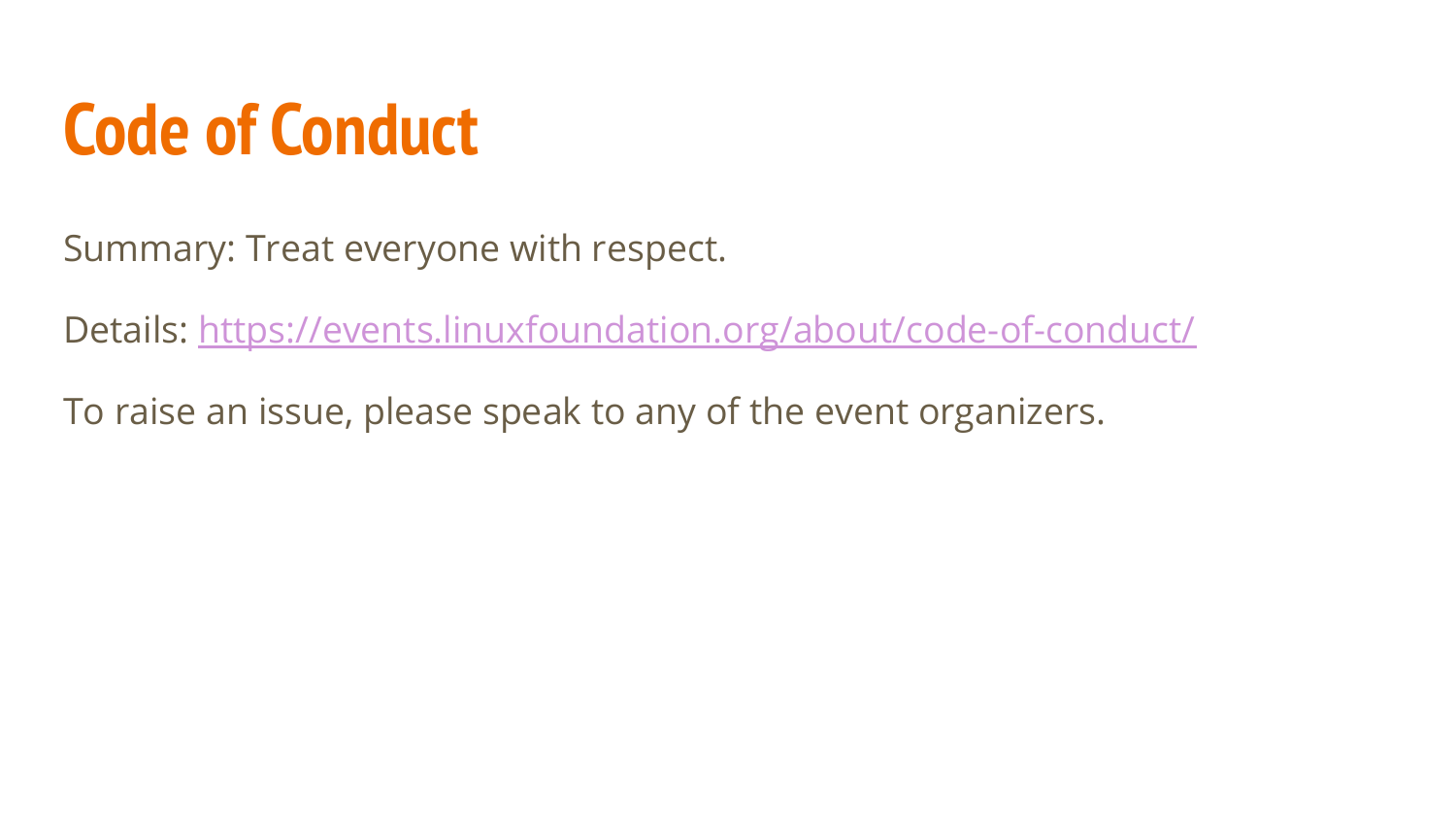#### **OVS and OVN Hall of Fame: New Inductees**

Contributors with 10 or more commits now (but not in November 2019):

Aliasgar Ginwala Anton Ivanov Dan Williams Harry van Haaren Ihar Hrachyshka Li RongQing Yunjian Wang Thank you!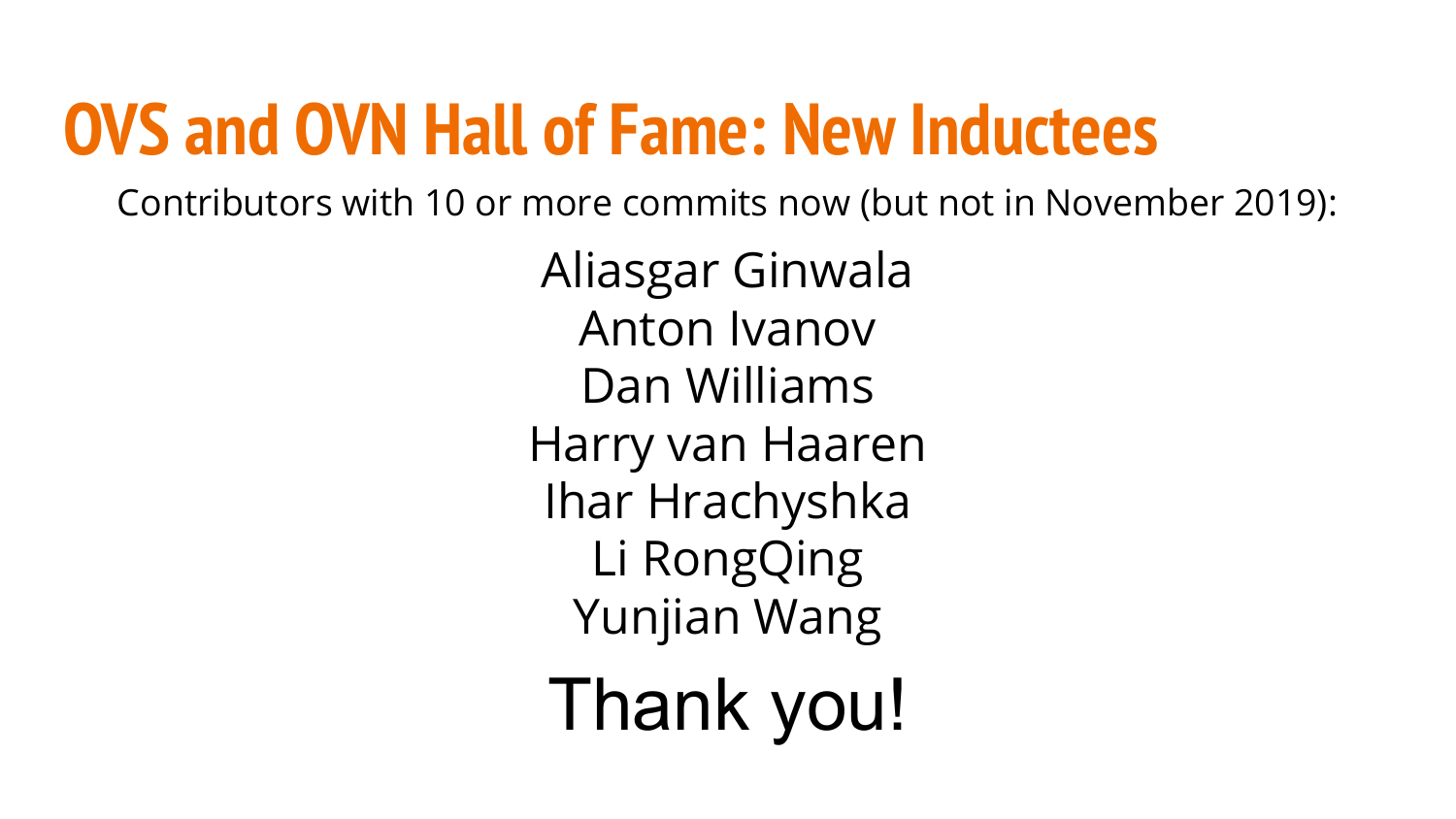

We need more code reviews!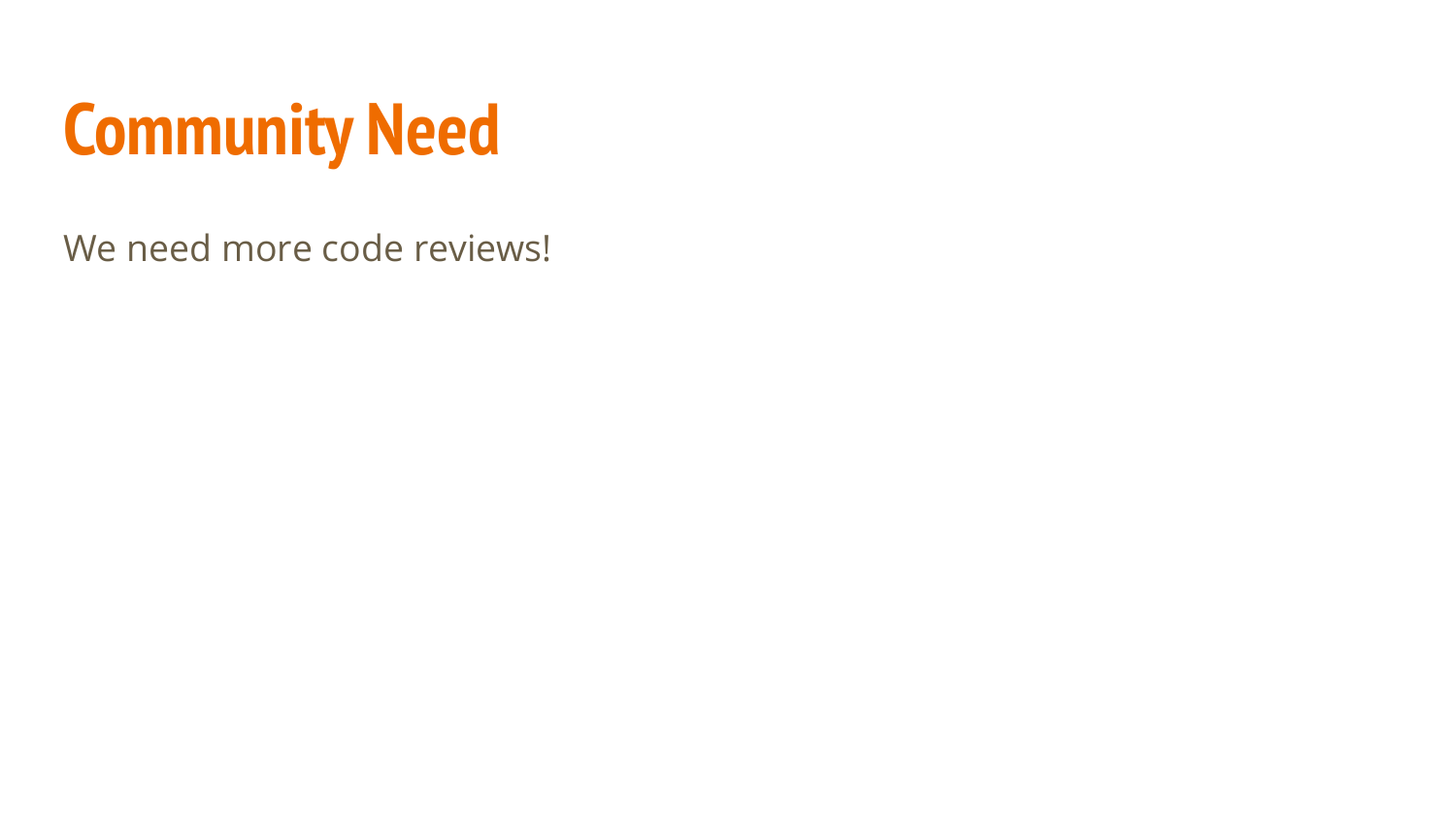#### **For speakers**

We will make sure to promote you to the BlueJeans "presenter" mode before your talk. This will allow you to respond to Q&A in text and appear on voice and video. If we forget or can't find you, please send us a message.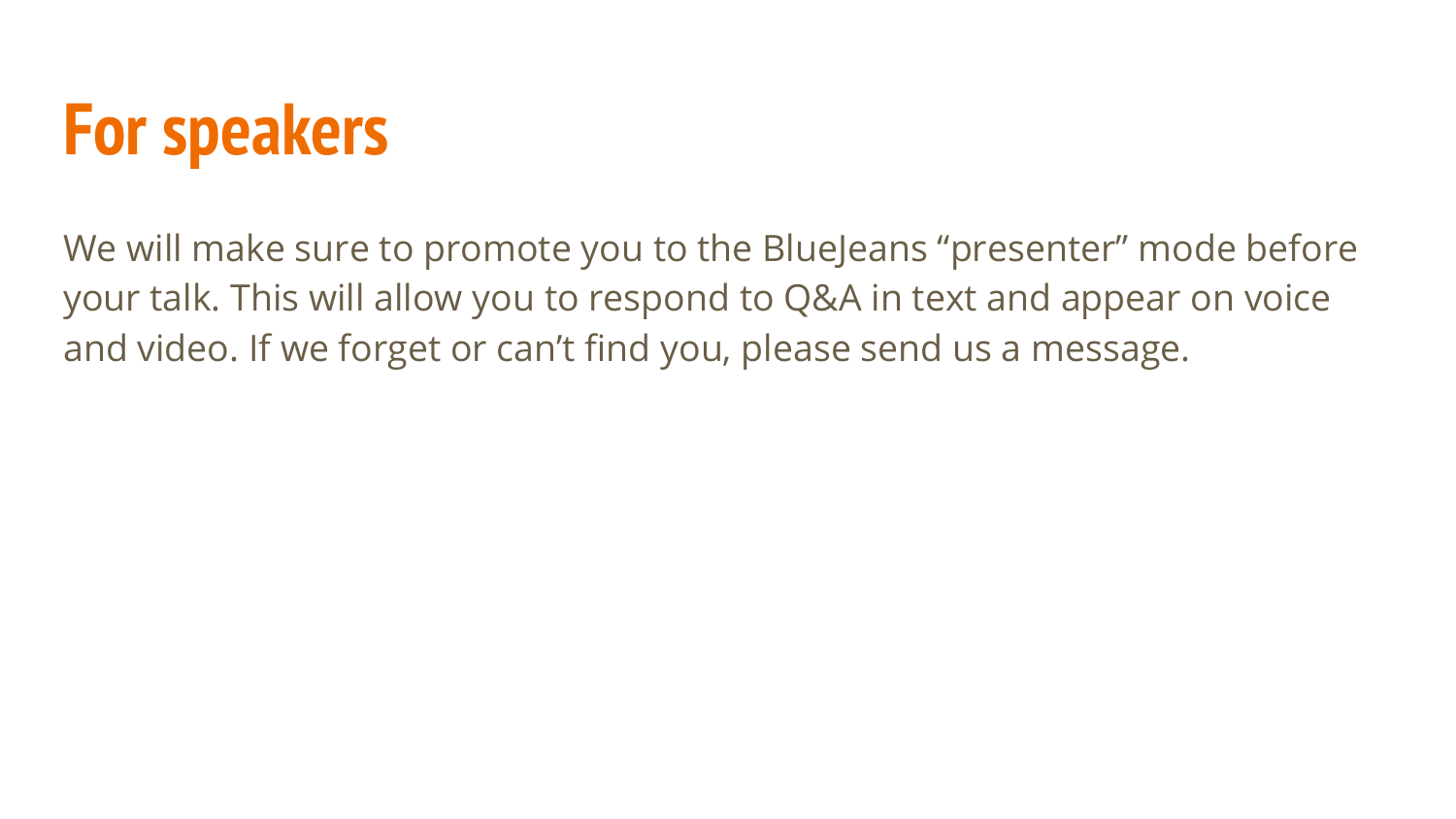### **History**

- $\bullet$  Hackathon 2013, Sept. 6-7, IRC and email,  $\sim$ 20 people
- Hackathon 2014, March 26-27, San Jose, 50 people
- Fall Conference 2014, Nov. 17-18, Palo Alto, 200 people + 100 waitlist
	- 23 talks (30 minutes each)
- Fall Conference 2015, Nov. 16-17, San Jose, 300 people + 150 waitlist
	- About 27 full talks (25 minutes) and 7 lightning talks (5 minutes)
- Fall Conference 2016, Nov. 7-8, in San Jose, 200 people
	- About 25 full talks (25 minutes) and 6 lightning talks (5 minutes)
- Fall Conference 2017, Nov. 16-17, San Jose, 200 people
	- About 30 full talks (25 minutes) and 6 lightning talks (5 minutes)
- Fall Conference 2018, Dec. 5-6, San Jose, 200 people
	- About 24 full talks (25 minutes) and 12 lightning talks (5 minutes)
- Fall Conference 2019, Dec. 10-11, Westford, MA, 150 people
	- About 19 lightning talks (7+3 minutes) and 21 full talks (20+5 minutes)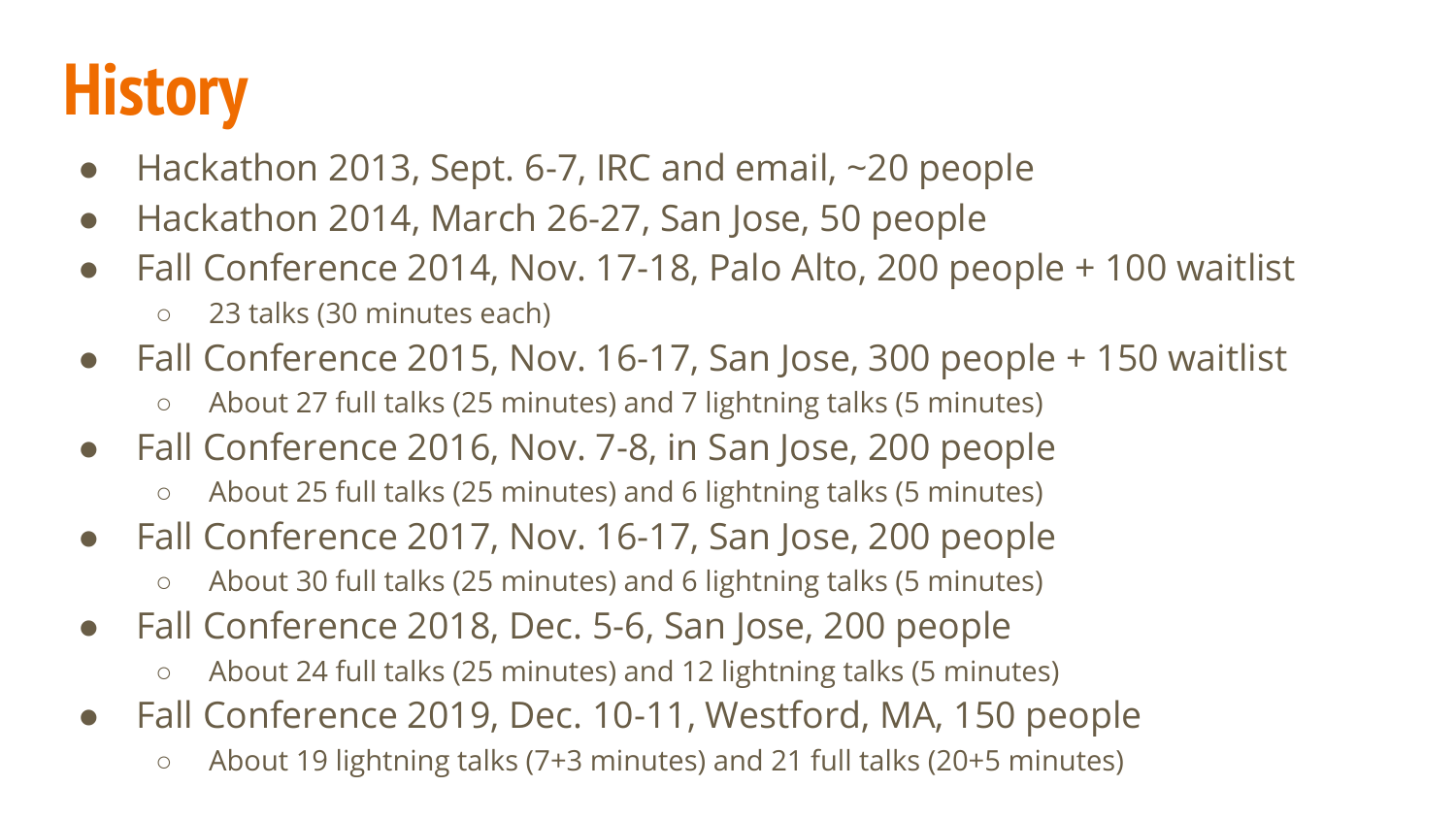## **Program Organization**

- This year's program committee:
	- Aaron Conole (Red Hat)
	- Alin Serdean (Cloudbase)
	- Ben Pfaff (VMware)
	- Fouad Hallal (Red Hat)
	- Ian Stokes (Intel)
	- Justin Pettit (Google)
	- Rashid Khan (Red Hat)